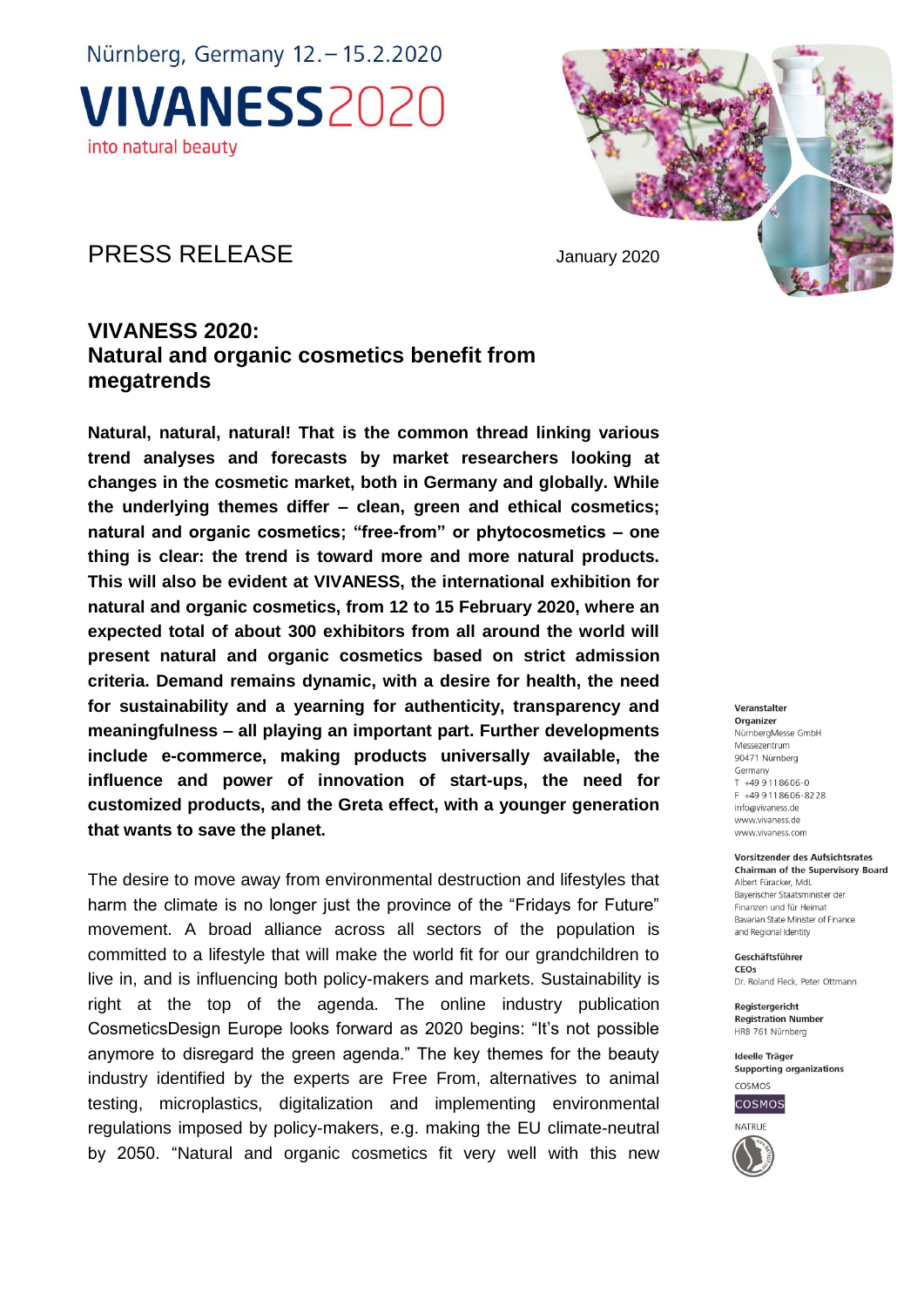awareness of meaningfulness and responsibility," says natural cosmetic market analyst Elfriede Dambacher, of Dortmund-based naturkosmetik konzepte, and she has the figures to back this up. In her Natural and Organic Cosmetics Report 2018 she writes, "Holistic beauty products are still enjoying a growth trend. According to international market research institutes, the global cosmetics and bodycare industry recorded six percent growth in this segment in 2018 – the highest value in the past decade."

Trend researcher Mirja Eckert, of THE NEW (Stuttgart), considers megatrends like health, digitalization and demographic change as the drivers of change in our time. "They characterize our lifestyles and awaken new needs and desires in us that ultimately find expression in product trends and our consumer behaviour," comments Eckert. "Considered alongside the growing importance of sustainability, the positive development of natural and organic cosmetics is not surprising, and they will continue to advance," she predicts. According to Dr Robert Kecskes, Global Insights Director at market research institute GfK, this will continue even under weakening economic conditions: "Natural and organic cosmetics are still in demand even in times of economic uncertainty; the need for responsible consumption is not going to abate." Eckert confirms this trend: "Because of the growing importance of sustainability, our society is increasingly focusing on preserving nature, which can be seen in practices like ethical consumption. Resources are being used more sensitively, and we are adopting a more prudent approach in the way we perceive and experience nature. Natural and organic cosmetics benefit as a result."

#### **Authenticity and proximity to nature – sustainable products preferred**

GfK expert Kecskes analyzes the consumption patterns of "LOHAS" (Lifestyles of Health and Sustainability), and observes that this group has been growing for a number of years, accounting for more than 30 percent of the German population in 2018. The LOHAS lifestyle combines individual well-being with social responsibility. That means their consumption patterns are defined by health, vitality and balance just as much as by the environment, sustainability and fairness. Then there is the aspect of "moral hedonism". That includes having fun, following their wishes and seeking exciting experiences, Kecskes explains. But at the same time, sustainability is no longer perceived as doing without, but as a liberation from harmful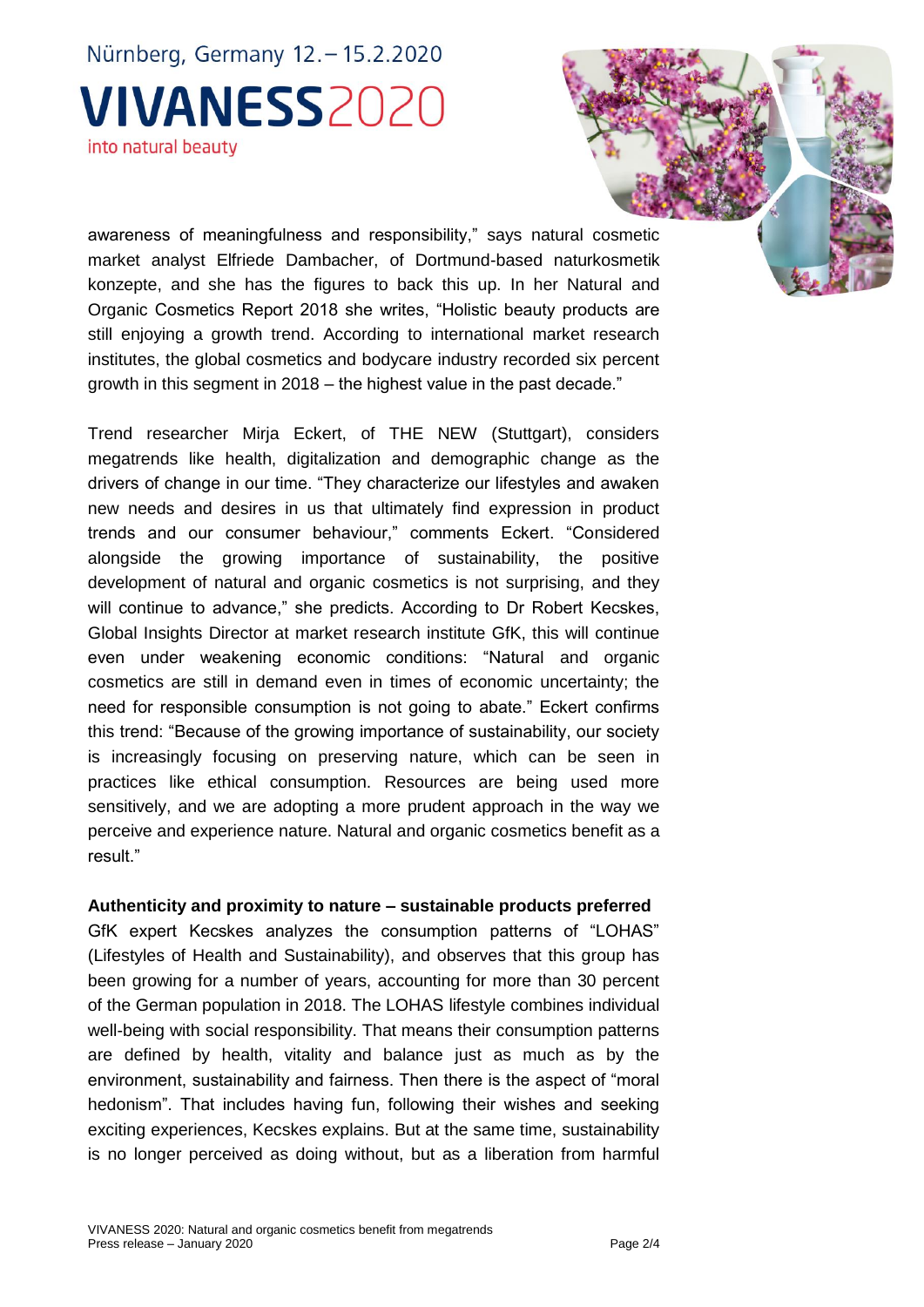and burdensome products (e.g. sugar and plastic), and thus represents a gain in terms of new freedom for pleasure, indulgence, self-realization and adventure, according to the observations of the GFK expert.

At an international level, the global trend toward sustainability is also impossible to overlook: a survey of 3,300 consumers in seven EU countries showed that integrity and the environment were important factors in product choice for more than 70 percent of the participants. In the 2018 IRi European Shopper Survey, 71 percent of customers prefer brands from companies that can demonstrate fairness, transparency and integrity; 72 percent of Europeans prefer to buy products from companies that respect the environment, and 72 percent also favour products with environmentally friendly packaging. In summary, sustainability is the main factor when making purchasing decisions.

#### **Customization – Influence of start-ups**

The values of buyers of start-up brands, in particular, are characterized by sustainability, hedonism and a proximity to nature, according to findings by the GfK Consumer Panel "Why2Buy". And conversely, start-ups often focus on elements and values that are important to today's consumers. They offer answers and innovative, often customized, solutions to questions of contemporary interest, which meet desires for sustainable, natural products, sensibly packed, with a transparent origin and the result of fair trade. VIVANESS is a veritable treasure trove in this regard, with an expected total of about 300 exhibitors, including the "Breeze" special exhibition area for international newcomers, the pavilion "Innovation made in Germany" for start-ups from Germany, and the New Products Stand. Elfriede Dambacher, who has been extensively involved with the new products, is happy: "There will be innovations of interest to be discovered in every category, bearing witness to just how mature the market has become and how full of the spirit of innovation it is, and reflecting the megatrend of sustainability. The range of products and services on show makes it clear that natural and organic cosmetics have their finger on the pulse and are trend-setters in the area of sustainability."

#### **Digitalization – the increasing importance of online business**

The e-commerce trend is continuing, and there is no sign of its growth coming to an end, according to IRi Managing Director Christoph Knoke.